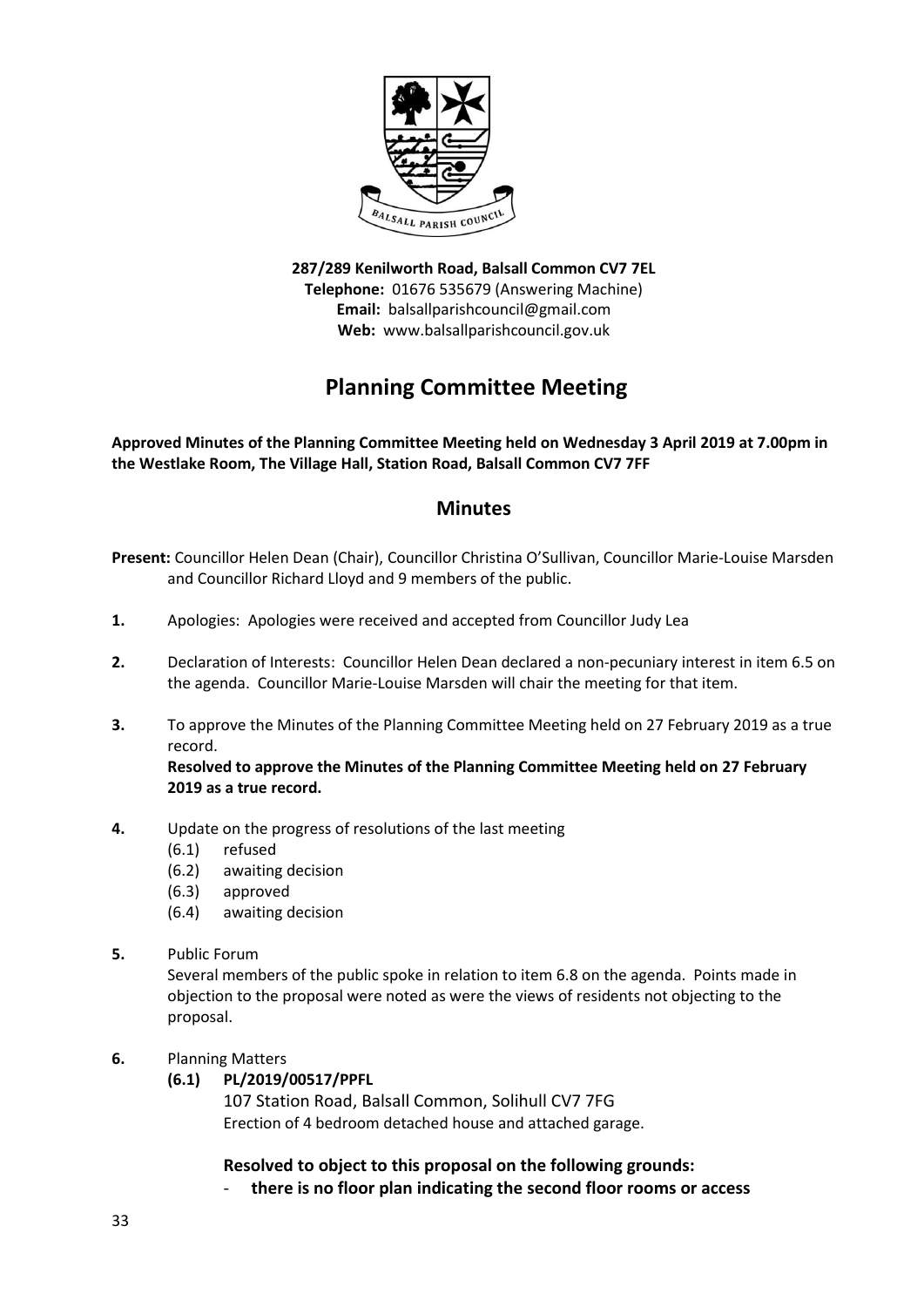- **the tree officer should comment on the impact of the development on the adjacent oak tree;**
- **the back garden space does not conform to SMBC Housing Development Guidelines SPG (1994), page 12 - 'normally an individual house should not occupy more than a third of the plot', 'length of back gardens should be at least 11m or 5m for each storey';**
- **the development of a three storey house is not in keeping with the character of the area as defined in the emerging Balsall Parish NDP, Character Assessment zone F where a 3 storey house in such a location would not be compatible with the existing properties, particularly on Hawkswood Drive;**
- **the proposal is not in conformity with the emerging Balsall Parish NDP, Policy H4: 'Development on garden land within the Built up Area Boundary will only be supported if it can be demonstrated that proposals will: a) Preserve or enhance the character of the area, and particularly to preserve and enhance the mature garden landscape with retained trees. There must be full assessment to British Standard 5837:2012. Trees in relation to design, demolition and construction recommendations should be used to plan all developments.**

## **(6.2) PL/2019/00361/PPFL**

662 Kenilworth Road, Balsall Common, Solihull CV7 7DY [Single storey extension to the rear elevation and a loft conversion to include a hip to](https://publicaccess.solihull.gov.uk/online-applications/applicationDetails.do?keyVal=PMPA8DOEFI300&activeTab=summary)  [gable roof extension with a new dormer window to the rear elevation.](https://publicaccess.solihull.gov.uk/online-applications/applicationDetails.do?keyVal=PMPA8DOEFI300&activeTab=summary)

Application withdrawn.

## **(6.3) PL/2019/00585/MINFHO**

187 Station Road, Balsall Common, Solihull CV7 7FG [First floor side and roof extension with loft conversion and rear loft dormer. Alteration](https://publicaccess.solihull.gov.uk/online-applications/applicationDetails.do?keyVal=PNMXFQOEFTX00&activeTab=summary)  [to roof canopy above existing garage.](https://publicaccess.solihull.gov.uk/online-applications/applicationDetails.do?keyVal=PNMXFQOEFTX00&activeTab=summary)

## **Resolved to make no comment.**

## **(6.4) PL/2018/02023/MINFHO**

199 Needlers End Lane, Balsall Common, Solihull CV7 7AA [Resubmission of approved planning application PL/2018/02023/MINFHO. Demolition of](https://publicaccess.solihull.gov.uk/online-applications/applicationDetails.do?activeTab=summary&keyVal=PNQBLLOEFV900&prevPage=inTray)  [car port to side and erection of two storey side extension, single storey rear extension,](https://publicaccess.solihull.gov.uk/online-applications/applicationDetails.do?activeTab=summary&keyVal=PNQBLLOEFV900&prevPage=inTray)  [front canopy extension, addition of new dormer to front and back and](https://publicaccess.solihull.gov.uk/online-applications/applicationDetails.do?activeTab=summary&keyVal=PNQBLLOEFV900&prevPage=inTray) single storey side [extension to form garage.](https://publicaccess.solihull.gov.uk/online-applications/applicationDetails.do?activeTab=summary&keyVal=PNQBLLOEFV900&prevPage=inTray)

## **Resolved to make no comment.**

**(6.5) PL/2019/00628/MINFHO** 23 Balsall Street East, Balsall Common, Solihull CV7 7FQ [Ground floor rear extension.](https://publicaccess.solihull.gov.uk/online-applications/applicationDetails.do?activeTab=summary&keyVal=PNW4SFOE01100&prevPage=inTray)

## **Resolved to make no comment.**

## **(6.6) PL/2019/00746/TPO**

22 Alder Lane Balsall Common Solihull CV7 7DZ [Fell and remove dead horse chestnut tree \(T21\).](https://publicaccess.solihull.gov.uk/online-applications/applicationDetails.do?activeTab=summary&keyVal=POIN22OEG4D00&prevPage=inTray)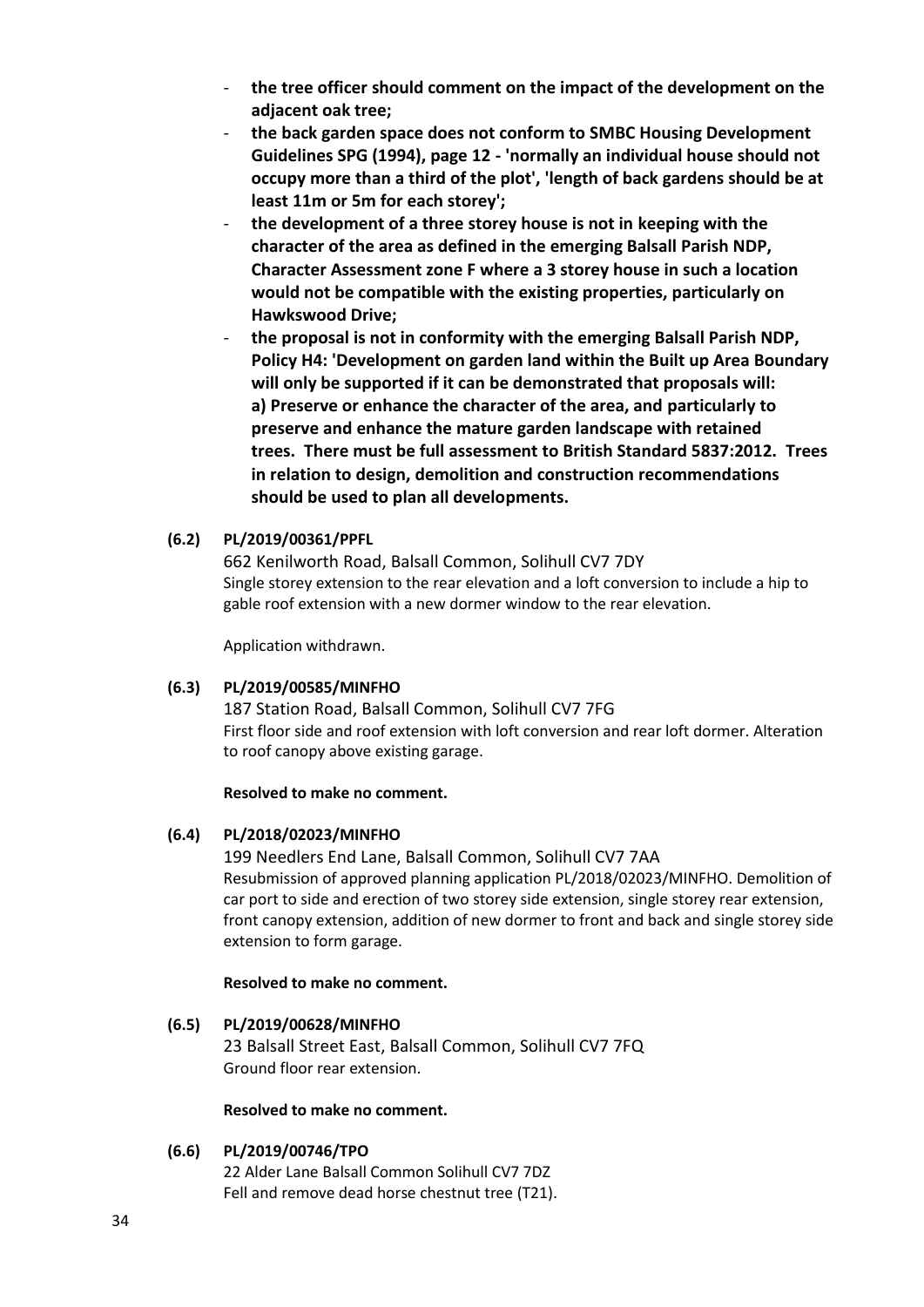**Resolved to not object to the felling of T21 as illustrated however raise the following points:**

**- the attached tree schedule identifies the tree concerned as T22 (ringed);**

**- the Tree Officer should advise on the tree species to be used for replanting.**

#### **(6.7) PL/2019/00780/PPFL**

Brook Farm, Oldwich Lane East, Fen End, Solihull CV8 1NR [Change of use of four agricultural buildings to](https://publicaccess.solihull.gov.uk/online-applications/applicationDetails.do?activeTab=summary&keyVal=POMF9DOEG6900&prevPage=inTray) Class B8 Storage.

**Resolved to object on the following basis:**

**- there should be a full traffic analysis due to highway safety concerns including consideration of the number of vehicle movements likely to be generated by the full occupation of the site, the access onto a narrow lane with no pedestrian pathways and near a sharp bend;** 

**- if allowed, the hours operation should be only be open for general use on Monday to Saturday between 0800hrs to 1800hrs, Sunday and Bank Holidays between 1000 hrs to 1300hrs. To safeguard nearby dwellings from any potential noise and disturbance associated with the use of the barns in accordance with Policy P14 the Solihull Local Plan 2013;**

**- the public footpaths crossing the site should be diverted properly with due regard to public safety.**

#### **(6.8) PL/2019/00772/MINFDW**

88 Station Road, Balsall Common, Solihull CV7 7FL [Demolition of part of 90 Station Road and erection of 4 No. five bedroom detached](https://publicaccess.solihull.gov.uk/online-applications/applicationDetails.do?activeTab=summary&keyVal=POM34WOE01100&prevPage=inTray)  [houses together with access and ancillary site works \(Resubmission of](https://publicaccess.solihull.gov.uk/online-applications/applicationDetails.do?activeTab=summary&keyVal=POM34WOE01100&prevPage=inTray)  [PL/2018/02561/MINFDW\).](https://publicaccess.solihull.gov.uk/online-applications/applicationDetails.do?activeTab=summary&keyVal=POM34WOE01100&prevPage=inTray)

**Resolved to strongly object to the proposal and to submit a summary of the written and verbal objections received by Balsall Parish Council from residents providing evidence to support the objection:**

- **The houses are neither social nor affordable**
- **The removal of the trees already taken place some estimating the felled trees as 100yrs old, some were believed to be 150 – 200yrs old**
- **Borders of the development are up to boundaries of adjacent properties, some at 2m (beyond in some cases)**
- **Site contains an old outhouse with bats in residence which does not appear to have been assessed for signs by the bat survey work.**
- **Too many properties in a cramped layout immediately adjacent to boundaries**
- **The properties are too high in comparison with those in the neighbourhood and will dominate existing properties.**
- **No space for landscaping**
- **The properties will overlook neighbours**
- **The parking provision is insufficient**
- **The development is in breach of covenant deeds for 88 and 90 covering the density of their plot development and a restriction on building within 7 yards of the boundary (no 88)**
- **Roofs are higher than the neighbouring properties to enable a second storey, this is not in keeping with the area**
- **Privacy issue because windows overlooking neighbouring existing properties**
- **Out of character with the housing density in this the area**